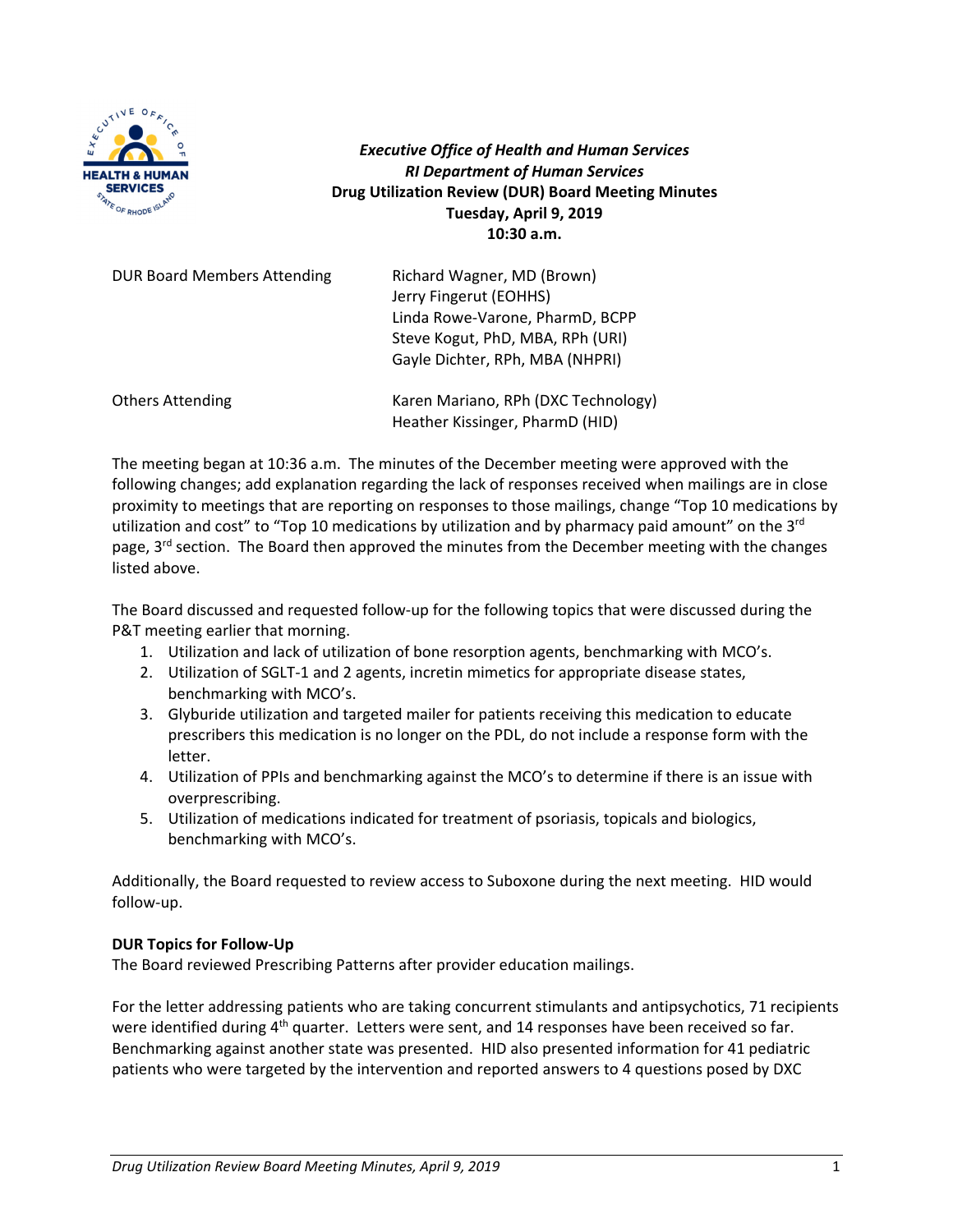- 1. For each recipient, were the prescribers the same or different for both medications? HID stated that 3 patients were found to have different prescribers for the medications but only 1 patient's prescribers were from different practices.
- 2. What were the prescriber specialties? HID reported on prescriber specialty and noted the majority were Psych and Neurology.
- 3. What are the relevant diagnoses for each recipient? HID reported on the relevant diagnoses.
- 4. Identify if there was a predominant prescriber. HID reported there was not a predominant prescriber identified.

The Board requested to know if the recipients diagnosed with need for assistance at home and no household member able to render care are receiving more support services; such as a care manager or behavioral health intervention services. DXC stated it is possible these recipients are living in group homes, but more research would need to be performed to determine. The Board requested to include the % of recipients targeted based on the entire population for both RI and the benchmarked state. The Board requested to know the adherence to both the stimulant and the antipsychotic for each recipient. HID would include this information in June. The Board expected to see compliance with the stimulants but stated that the use of antipsychotics as needed would be acceptable. The Board reviewed the 14 responses associated with the mailer and discussed the different options for provider education. The Board then discussed the Rhode Island 2019 requirement to include a diagnosis of each controlled substance prescription (relevant to the prescription). The Board questioned what ICD-10 codes were relevant and acceptable and who defines this. The Board added that Medicare uses compendia supported reference lists, requiring diagnoses for every prescription and if the diagnosis does not match the requirement, Medicare pulls the cost of the prescription back for the entire contract year. The Board then clarified that for Rhode Island FFS, only the controlled substance prescriptions require a diagnosis. The Board commented that there is utility in the data, finding out why patients are using each controlled substance can lend insight. The Board then commented that when the new requirement to submit C2's electronically is established, the EMR (electronic medical record) will reflect the diagnosis. The Board commented that a statewide approach would be the best scenario and provide an opportunity for everyone to partner together. The Board commented that EMR fatigue is a reason for prescriber burnout and a suggestion was made to contact the Medical Directors, rather than individual prescribers for certain targeted interventions. The Board then discussed that following topics brought up during a recent annual APA meeting; refill requests do not always come up in the EMR, 90 days supply refills are not appropriate without a clinical indicator for most psychiatric medications, the liability of the prescriber in these cases, and a recent study that was released in Britain that showed smaller days' supply decreased suicidality in psychiatric patients. The Board expresses concern over whether ICD-10 equates to effective prescribing.

For the letter addressing the concurrent use of benzodiazepines and opiates, 15 recipients were identified and reviewed, and 15 cases were created. 7 responses have been received so far. The Board requested to continue this targeted intervention going forward and report back on the specifics regarding benzodiazepine medication, dose, and quantity. HID would follow up in June.

Utilization of atypical antipsychotics under the indicated age during  $4<sup>th</sup>$  quarter 2018 was presented to the Board, 1 recipient was identified. The Board requested to continue tracking this issue going forward. HID would follow‐up in June.

For the letter addressing atypical antipsychotic use and the risk of metabolic syndrome in recipients who have a diagnosis of diabetes (or medication inferring diagnosis), 42 recipients were targeted, and their prescribers received intervention letters. 10 responses have been received so far. HID requested to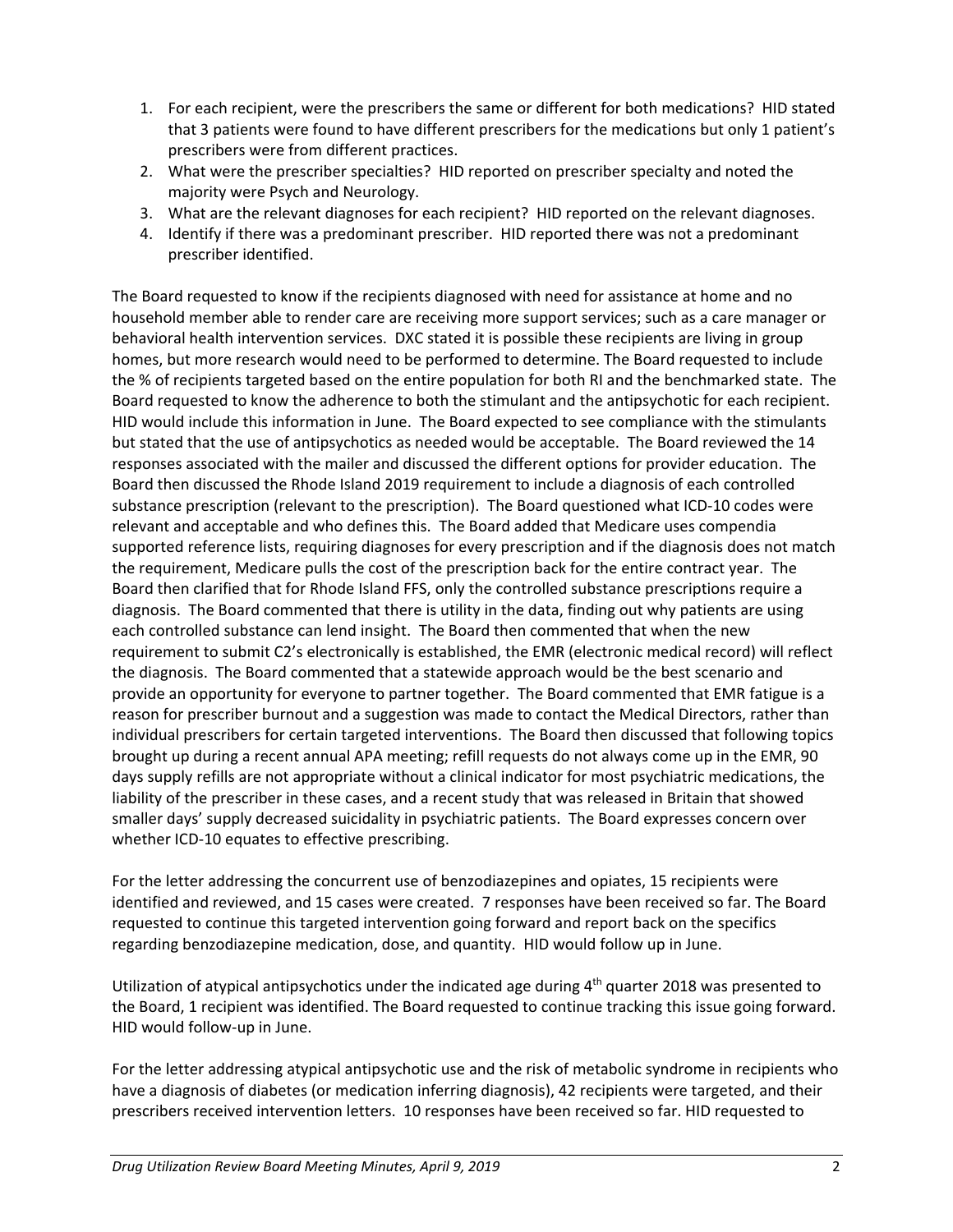know if the Board wanted to continue to target all atypical antipsychotics or did they want to target specific atypicals known to increase the risk of metabolic syndrome more than others in the class? The Board responded that the FDA continues to include information regarding the risk of metabolic syndrome for all atypicals in the class and that recipients will often switch medications within the class which can contribute to their exposure of risk from different medications. The Board also added that olanzapine can increase the risk of metabolic syndrome in a matter of months. The Board requested to repeat this intervention and track dosing information for quetiapine for the next meeting. HID would follow‐up in June.

For the letter addressing long acting oxycodone products not on the PDL (Preferred Drug List), 5 recipients were identified to be receiving prescriptions from 8 different prescribers. All 8 prescribers received an intervention letter. The Board requested to report on any responses received during the next meeting but not repeat the mailer at this time. HID would follow‐up in June.

Outside of the 6 requested specialty mailing requests, HID presented information regarding 6 additional follow‐up items; buprenorphine used concurrently with benzodiazepines, the number of women of child bearing potential enrolled in FFS Medicaid and the number of recipients receiving L-methylfolate prescriptions and prenatal vitamins, clonidine utilization and opioid dependence, Epidiolex utilization, fluvoxamine utilization, and naloxone utilization.

During the December meeting, the Board requested to know how many recipients were receiving concurrent buprenorphine and benzodiazepines. HID followed-up and reported that 15 recipients were found to receiving concurrent medications during 4<sup>th</sup> quarter 2018. Benchmarking for another state was also presented and reviewed. The Board requested to repeat the query for  $1<sup>st</sup>$  quarter 2019, review each recipient individually for specific benzodiazepine (including alprazolam) received, days' supply, and days overlap, and create a specialty mailer for the recipients who were receiving the medications from two different prescribers. Benchmarking against another state was also requested. HID would follow‐up in June.

The number of women of child bearing potential enrolled in FFS during  $2^{nd}$  quarter 2018 who gave birth was tabled until the June meeting with requested follow up from DXC.

During the December meeting, the Board requested to review clonidine utilization during 4<sup>th</sup> quarter 2018. HID reported that 15 unique recipients filled 21 prescriptions for clonidine during  $4<sup>th</sup>$  quarter. The Board determined this was not an issue for the FFS (fee for service) population at this time.

During the December meeting, the Board requested to review Epidiolex utilization during  $4<sup>th</sup>$  quarter 2018. HID reported that 2 unique recipients filled 3 prescriptions for Epidiolex during 4<sup>th</sup> quarter and into the beginning of the  $1<sup>st</sup>$  quarter 2019. The Board requested to continue utilization review for the June meeting. HID would follow up.

During the December meeting, the Board requested to review fluvoxamine utilization during 4<sup>th</sup> quarter 2018. HID reported that 11 unique recipients filled 28 prescriptions for fluvoxamine during  $4<sup>th</sup>$  quarter. The Board determined this was not an issue for the FFS (fee for service) population at this time.

During the December meeting, the Board requested to review naloxone utilization during  $4<sup>th</sup>$  quarter 2018. HID reported that 36 prescriptions were filled during 4<sup>th</sup> quarter 2018. The Board requested to continue utilization review for the June meeting. HID would follow up.